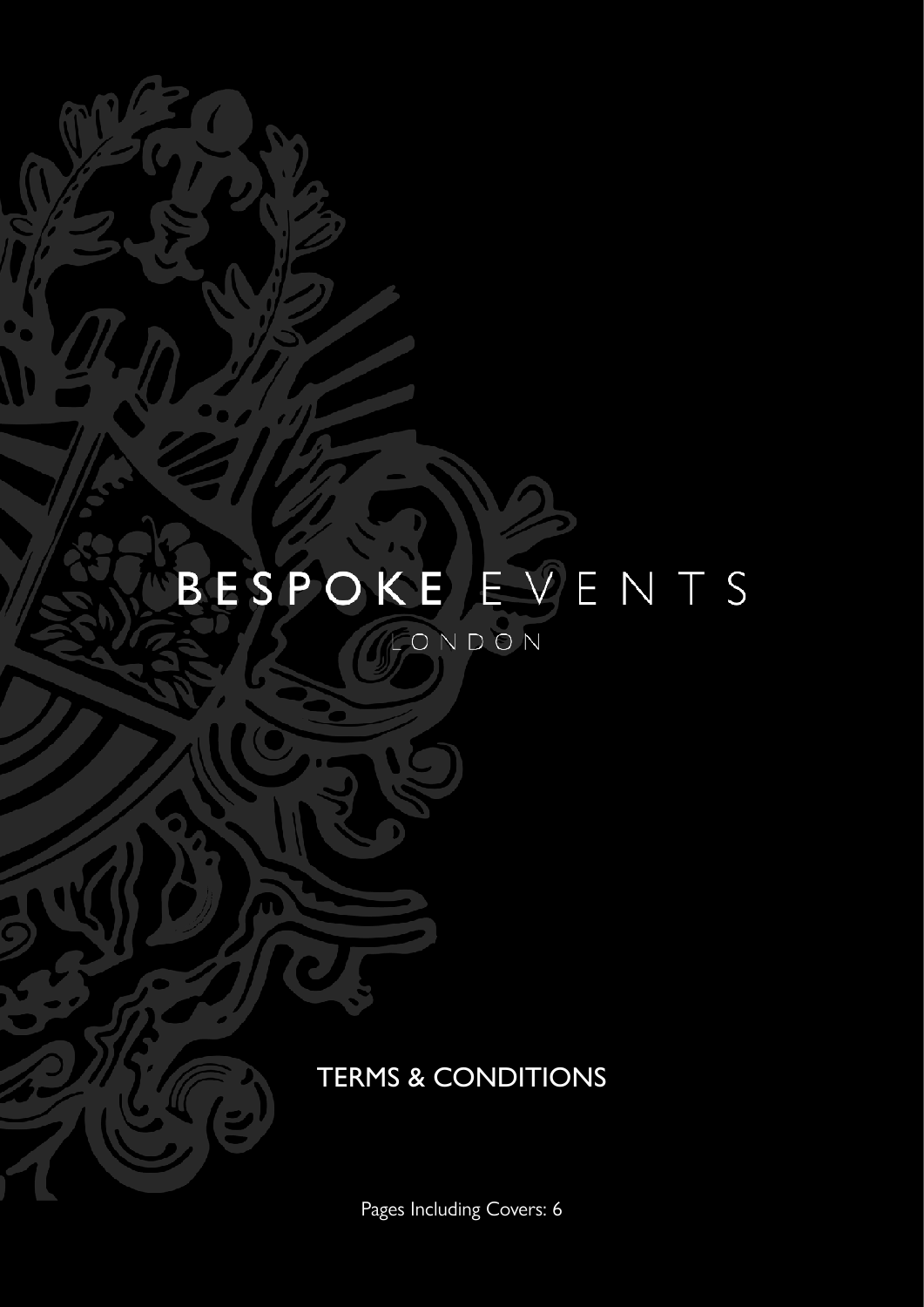#### STANDARD TERMS & CONDITIONS OF BUSINESS

#### 1. Definitions

'the Client' the individual, or business or body corporate whom the proposal is prepared and the services are provided;

### 'the Company' Bespoke Events London Ltd including where applicable its employees agents and representatives;

'Third Party' include performers, the venue, caterers or any other persons contracted directly by the client;

'Third Party Supplier' any supplier who is contracted by the Company to provide services at the event;

'the Conditions' the provisions set out below which shall be incorporated into the Contract;

'the Contract' the agreement between the Client and the Company as set out in the event specifcation;

'the Event' the occasion to be organised by the Company as set out in the proposal;

'the Guests' the invitees of the Client to take part in the Event;

'the Price' the fee due to the Company from the Client in payment for the Services;

'the Proposal' the letter and / or documents from the Company to the Client giving details of the Event, setting out Services offered by the Company to the Client including Price;

### 2. The Price

2.1. Initial deposit of the Price shall be payable as a non returnable deposit and taken to mean acceptance by the Client of the Proposal and will constitute confrmation of the services laid out therein; Any remaining balance is due cleared into the Company's bank account 21 days before the date of the event unless otherwise agreed.

b. Additional Services requested by the Client and not included in the Proposal shall be requested in writing and will be payable as an extra within 14 days of the date of the invoice and prior to the event date.

c. The company reserves the right to collect commission from suppliers where no 3rd party service fee has been charged and where Bespoke Events London is managing a 3rd party supplier.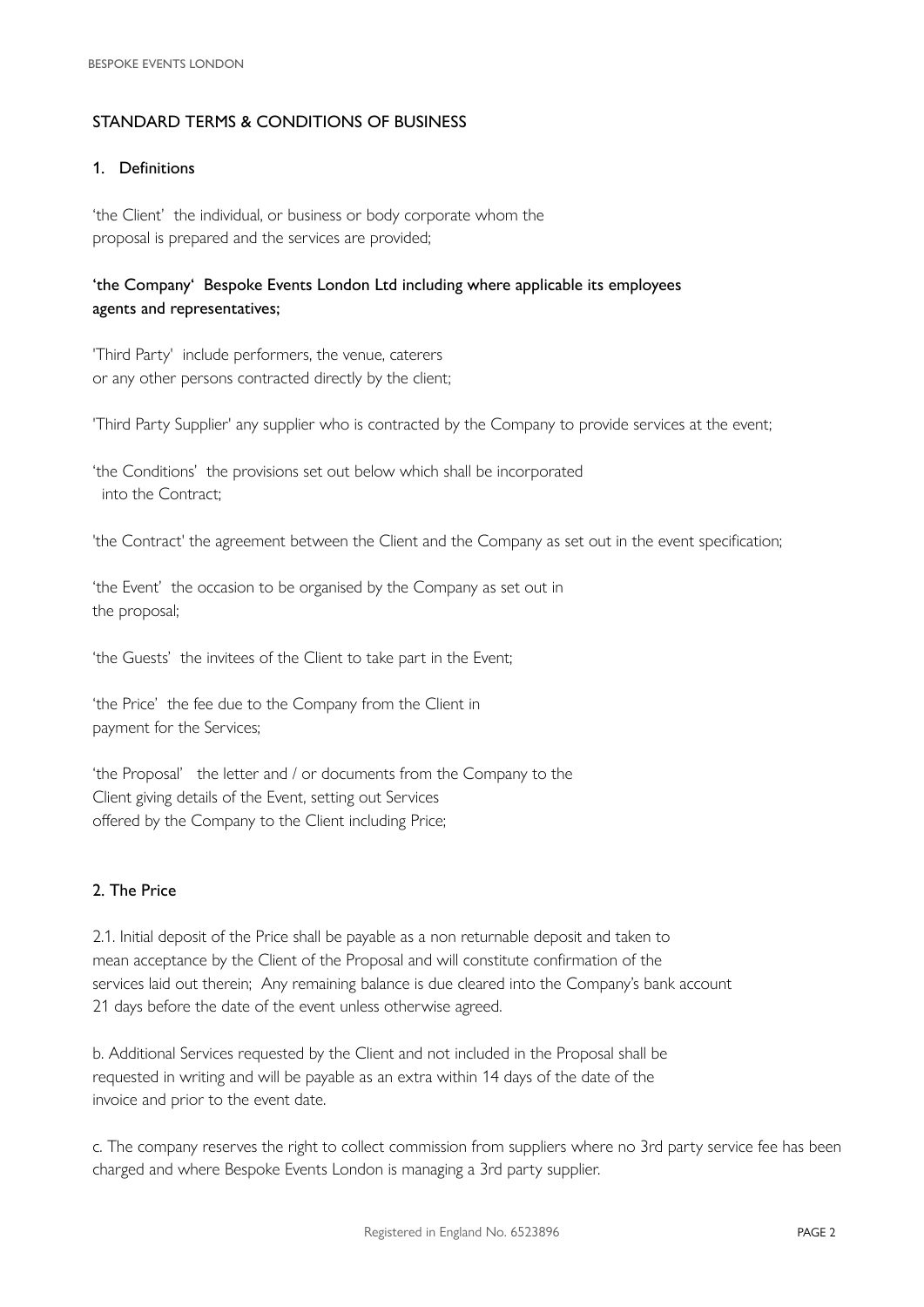#### 3. Cancellation By The Client

The client may cancel the Event but the cancellation will only be effective from the date the Company receives written notice of cancellation. A cancellation fee will be payable by the Client as set out below and has been calculated to represent a reasonable assessment by the Company of the loss it will suffer as a result of the cancellation;

Number of clear working days written notice before the Event unless otherwise agreed. The Cancellation Fee to be based on the total event specifcation:

| More than 60 days | 50%  |
|-------------------|------|
| 45-60 days        | 75%  |
| 28-45 days        | 90%  |
| Less than 28 days | 100% |

If the client wishes to reduce the specifcation after a deposit has been paid they may do so up to the value of 10% of the total price. A reduction of more than 10% of the price is not permitted and will be considered a cancellation by the client and subject to the cancellation terms above.

#### 4. Cancellation By The Company

The Company reserves the right to cancel the order if;

a. The balance of the Price has not been received by the Company by the date specified by the Company as clear funds;

b. Due to circumstances beyond the control of the Company including, war, riot, industrial dispute, extreme weather conditions or fre and in such circumstances the Company shall have no liability to make any payments to the client or refund any part of the price.

c. If due to Covid-19 restrictions, the government mandates a ban on an event of this type and size, the client may postpone the event to a new date of their choosing to take place within 18 months of the original date. Specific items may be subject to availability dependent on the final event date.

d. A decision whether to proceed or postpone must be made no later than one calendar month prior to the event date. If postponement is made within one month of the event date, costs may be incurred due to preparations required to facilitate the event and/or storage costs for partially built bespoke set items.

e. If due to Covid-19 restrictions, the government mandates a ban on an event of this type and size, and the client wishes to cancel in full, only the costs actually incurred by the company at the time of written cancellation will be charged.

#### 5. Power Requirements

The client's confrmed venue is responsible for ensuring a consistent power supply throughout the event. If the Company is to supply generator facilities then it cannot be held responsible for any power failings beyond its reasonable control.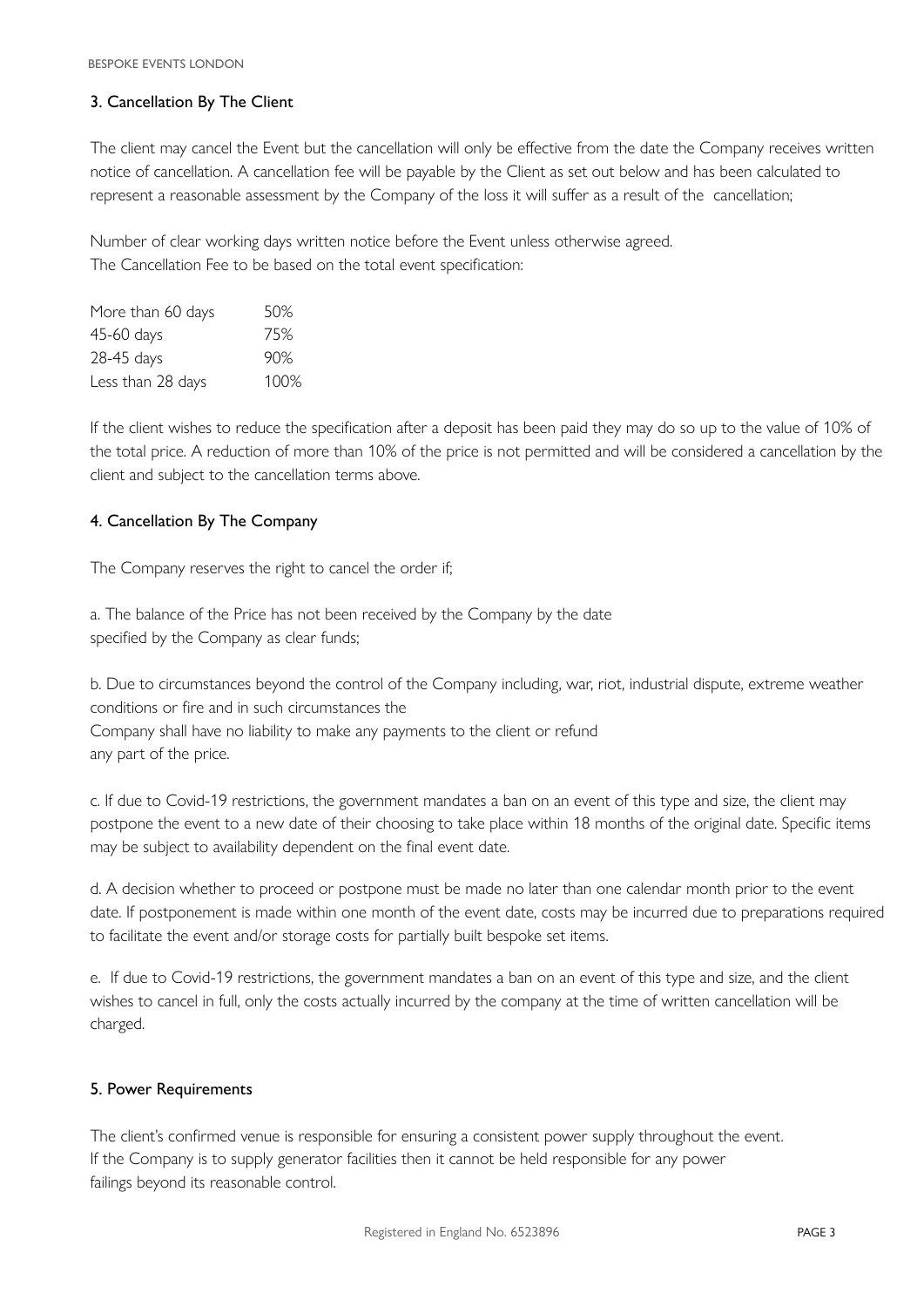#### 6. The Company's Authority at the Event

a. The Client agrees on its own behalf and on behalf of each and every Guest that, notwithstanding that the client has control of the event:

6.1.1 The opinion of the Company is fnal in regard to matters of safety as stipulated by the certificated crew chief

6.1.2 To comply with any request or order made by the Company in the interests of safety howsoever expressed;

a. The Company reserves the right to request any Guest to leave the Event if in the opinion of the Company the Guest is behaving in a dangerous, unreasonable or disruptive manner and the Client agrees to procure that such request will be complied with by each and every Guest. In such circumstances the Company will be under no liability to the Client or Guest in respect of any refund of the Price or any compensation for any costs or damages which may be incurred by the Client or by the Guest.

b. Events where managed on behalf of the client, by the Company are presumed private events only. The Client is not permitted to sell tickets to any event managed by the Company without prior written consent. Consent will usually only be granted in the case of charity or for other fundraising purposes.

c. The Company will photograph and/or video the event production setup prior to guest arrival, for insurance and marketing purposes. Photos will cover the lighting and production setup only. We will never photograph guests, any personal details, nor include any people whatsoever in these setup recordings.

#### 7. Liability of the client for Loss or Damage

The Client agrees that in the event of loss or damage being caused by a guest or the Client to any facilities (including buildings and fxtures and fttings), vehicles or hired equipment such as furniture of whatsoever nature supplied by the Company for the purpose of the Event, the Client will be liable in respect of such loss or damage.

#### 8. Liability of the Company for Damage

8.1 The Company agrees to exercise all reasonable skill and care in the provision of the Services in accordance with the terms of the Proposal in organising the Event.

8.2 The Company will not accept any liability to the Client or any Guest (other than for death or personal injury of the Guest resulting from the Company's negligence) for any loss or damage of any nature howsoever caused arising out of or in connection with attendance at the Event, to the Client or Guest or the property of the Client or the Guest. The Company will accept liability for damage caused to the venue by its employees or subcontractors. Any liability of the Company shall be limited to the amount covered by the public liability insurance carried by the Company at the date of the Event.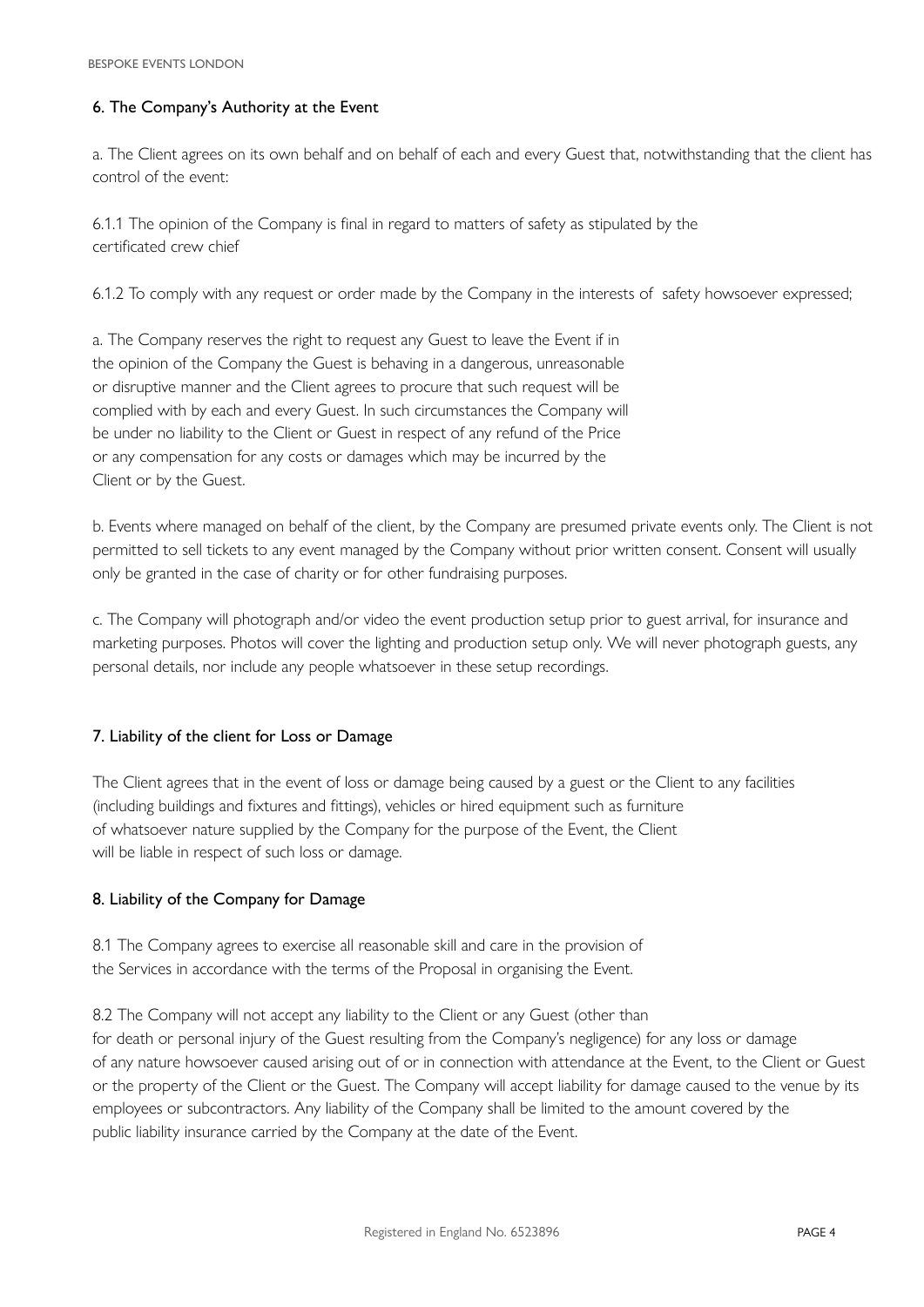8.3 The Company shall not be liable for any loss, damage, costs or expenses of any nature whatsoever, incurred or suffered by the Client caused by the negligent acts, breach of contract, failure to perform substantially of a "Third Party".

8.4 Except in the case of death or personal injury caused by the Company's negligence, the Company's liability under or in connection with the Contract, whether arising in contract, tort, negligence, breach of statutory duty or otherwise, shall not exceed 'the Price'.

8.5 The Company shall not be liable to the Client in contract, tort, negligence, breach of statutory duty or otherwise for any loss, damage, costs or expenses of any nature whatsoever incurred or suffered by the Client of an indirect or consequential nature including without limitation any economic loss or other loss of turnover, profts, business or goodwill.

#### 9. Complaints/Disputes

9.1 Any complaint must be received by the Company in writing no later than 9.00am, 3 working days following the event.

#### 10. Staff

The Client is responsible for supplying the following for staff supplied by the Company

10.1 Where duty technicians need to remain on-site during the event, a hot meal and liquid refreshment throughout the evening

#### 11. Confidentiality

11.1 The Company agrees not to disclose confidential information obtained from the client to anyone unless required to do so by law.

11.2 Confdential information includes but is not limited to; technical and business information relating to proprietary ideas and inventions, ideas, patentable ideas, trade secrets, drawings and/or illustrations, patent searches, existing and/or contemplated products and services, research and development, production, costs, proft and margin information, fnances and fnancial projections, customers, clients, marketing, and current or future business plans and models.

#### 12. Governing law

12.1 This contract shall be governed by and construed in accordance with the laws of England and shall be subject to the jurisdiction of the English Courts.